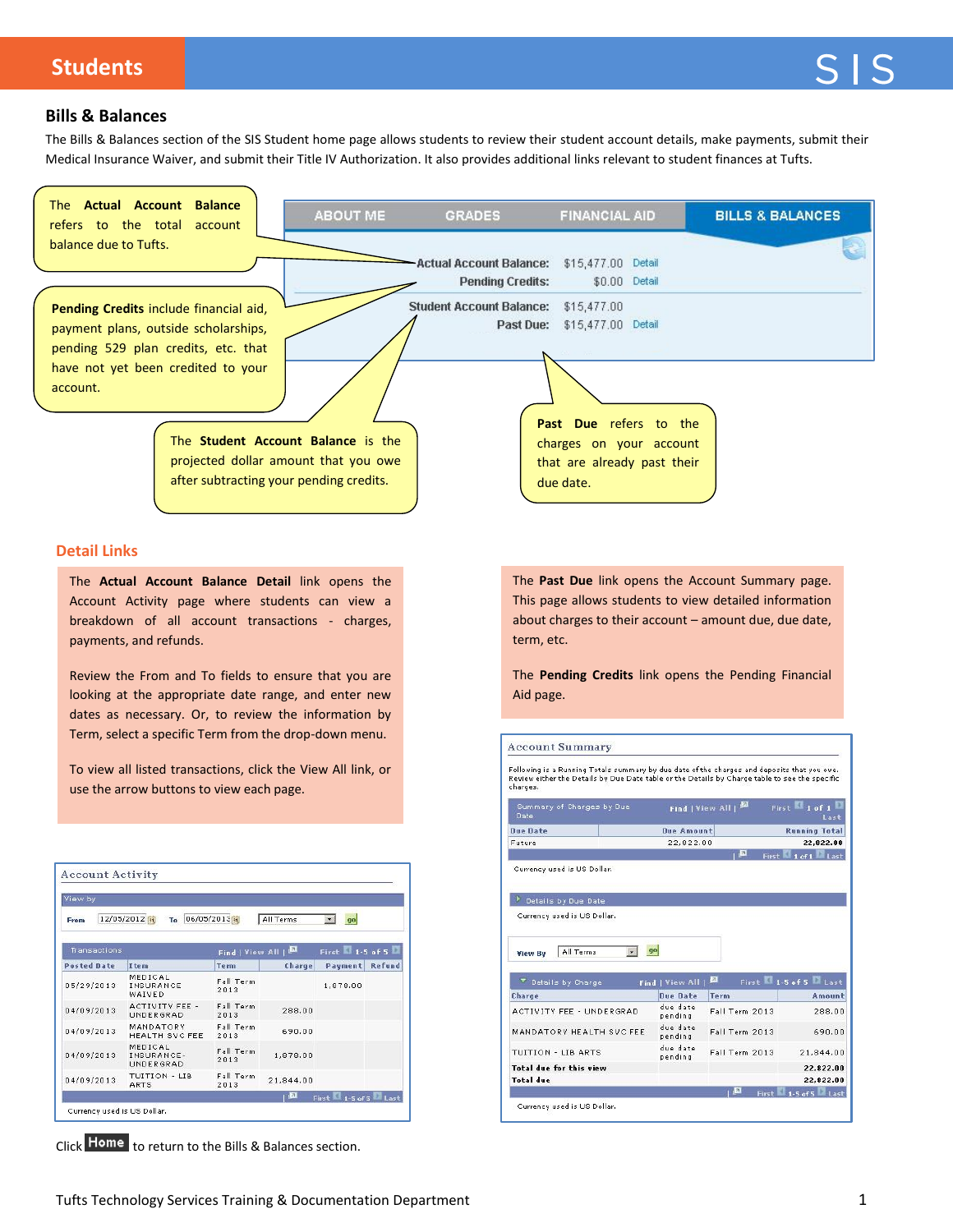Make Summer Payment My eBill/Make Payment Request Refund Manage eRefund

In the middle of the Bills & Balances section, the **My eBill/Make Payment** link opens the Higher One Tufts eBill & eRefund page in a new tab or window. This page allows students to make online ACH payments from both checking and savings accounts. The **Make Summer Payment** link opens a gateway that will accept electronic checks (checking and savings accounts), Visa, MasterCard, and Discover. Note that if you have a previous past due amount, that will have to be paid at the same time using this gateway. The **Manage eRefund** link opens the Higher One portal used for the electronic disbursing of student refunds (if you have a refund).

#### **Facts about using Tufts eBill:**

- Single Sign-on: Since you will have already logged in to SIS, you will not need to log in to Tufts eBill your information will be securely passed along to the site.
- If you have used the Tufts eBill & eRefund system for previous semesters, you will already be enrolled in the system and ready to view eBills and make payments.
- If you have not used the system before, you will need to enroll and enter banking information to make a payment.
- Your eCheck must be in U.S. Dollars (\$) and drawn on a United States Bank. Online ACH payments are posted in real time to your student account.
- Tufts eBill stores your online payment and eBill history for up to 2 years.
- Tufts University students must enroll themselves in Tufts eBill. However, they may invite others (ex: Parents/Guardians) to view and/or pay their eBill.
- To receive electronic bills, you must be currently enrolled at Tufts.
- To receive a refund of any overpayment on your student account, you must enroll in Tufts eRefund and select a refund method. Failure to select a refund method will delay receipt of any refund.

#### **Payment Plans**



To enroll in a payment plan, click the **Payment plan** link at the bottom of the Bills & Balances box. The Tufts University Tuition Payment Plan page will appear in a new tab or window. Click the link for your school (e.g. School of Arts and Sciences (undergraduate)), then select the appropriate link (e.g. Enroll in a plan for the first time, Renew your payment plan enrollment, Enroll in a different plan, etc.).

*Note:* In the HAVE QUESTIONS? section on the right, there are informative links about payment plans and the enrollment process. Prior to enrollment, you may wish to review the information provided here.

#### **Medical Insurance Waiver**

Review the Medical Insurance Waiver line item to determine whether you have waived your Insurance. If you have not waived your insurance, a **Submit Waiver** link will appear, followed by a red exclamation mark. If you have already submitted your insurance waiver, a **Waived** link will appear, followed by a green check mark.



#### *Waiving your Medical Insurance*

Massachusetts State Law requires that students have health insurance coverage. If you are covered under a comprehensive plan, then you may be entitled to waive the university health insurance plan beginning in June. To waive your health insurance, click the Submit Waiver link and follow the steps detailed below. Note that the Insurance Waiver page can also be found by selecting "WAIVE HEALTH INSURANCE" in the REQUEST tab drop-down menu at the top of your iSIS homepage. **Please have your insurance plan information available**.

(continued on Page 3)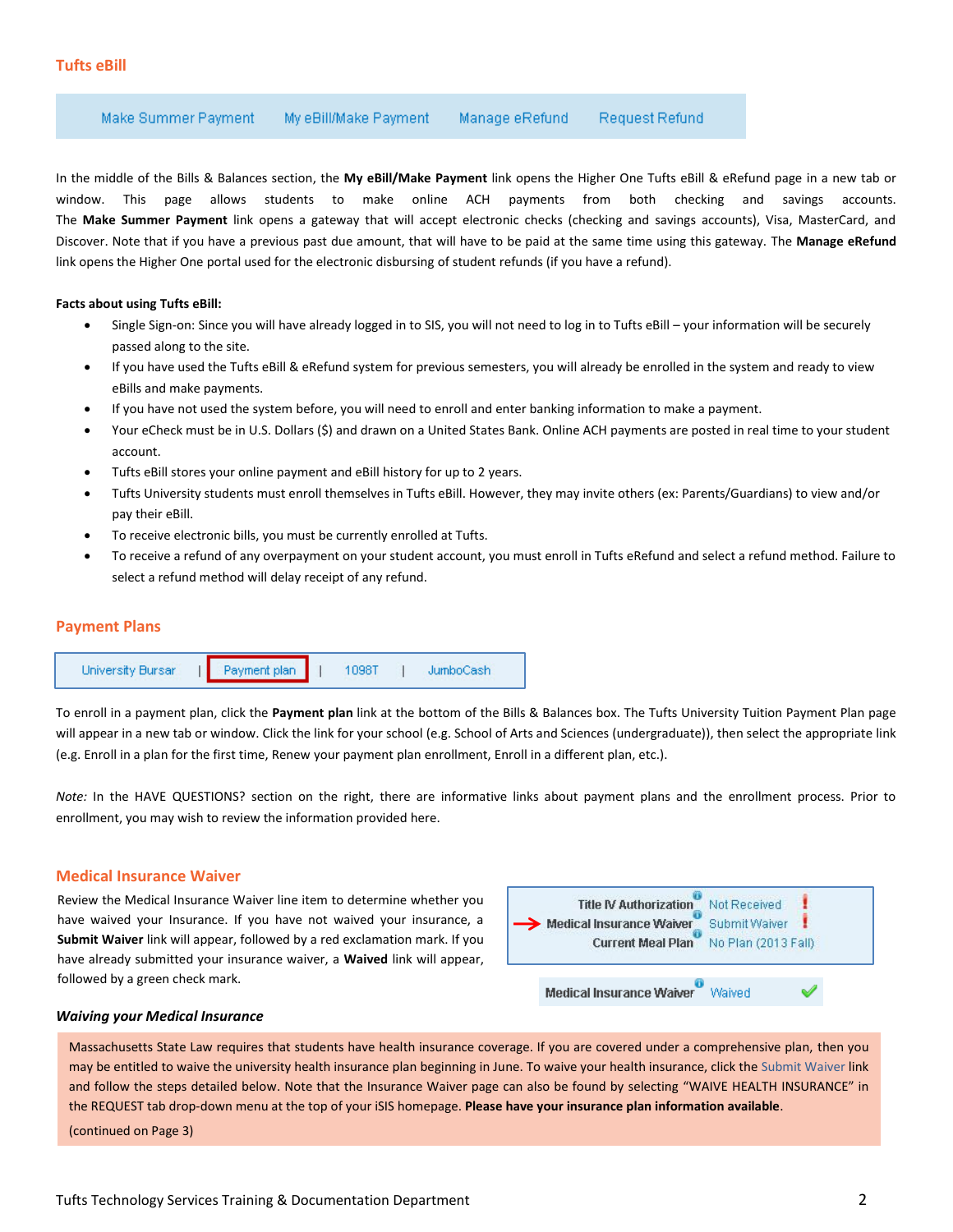

granted Tufts Title IV Authorization. If you have not, a **Not Received** link will appear, followed by a red exclamation mark. If you have already granted Title IV permissions, a **Completed** link will appear, followed by a green check mark.

For more information about granting Title IV Authorization, please see the Financial Aid in SIS Quick Guide which can be found at [http://sites.tufts.edu/sisproject/students/.](http://sites.tufts.edu/sisproject/students/)

### **Current Meal Plan**

Review the Current Meal Plan line item to determine in which meal plan you are currently enrolled. First Year students are required to enroll in the Premium Plan.

Tufts Technology Services Training & Documentation Department 3